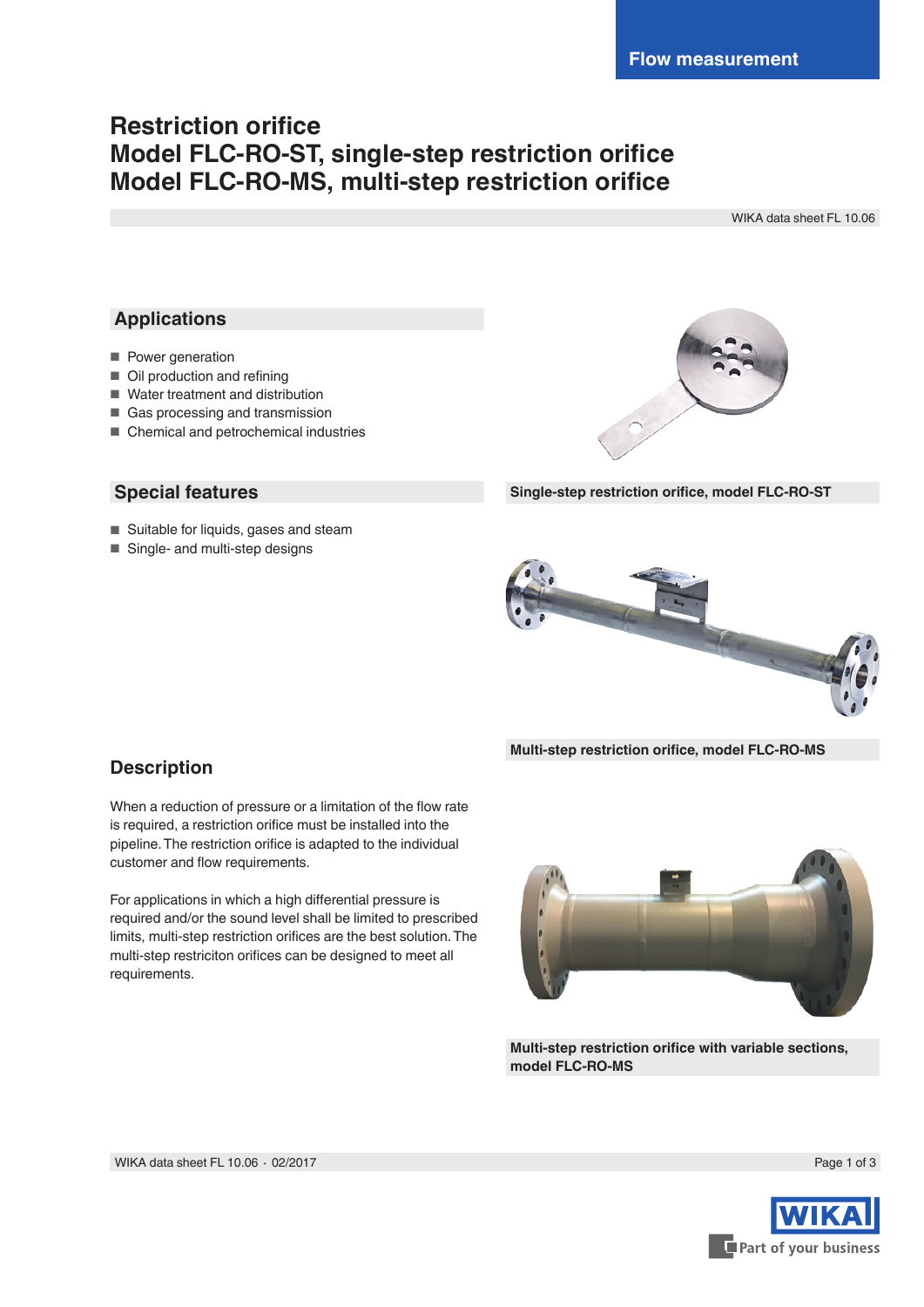# **Specifications**

### **Nominal size and pipe schedule**

All nominal sizes are available in accordance with relevant standards.

The pipe schedule must be specified by the customer.

#### **Nominal pressure rating**

Available in accordance with all relevant standards.

### **Materials**

- Stainless steel 316/316L
- Stainless steel 304/304L
- Super austenitic stainless steel
- Monel 400
- Duplex
- Super Duplex
- Hastelloy C276

#### **Sealing face**

The restriction orifice can be designed to be mounted between flanges with raised face (RF) in accordance with ANSI B16.5 or EN standards.

Restriction orifices to be mounted between RTJ flanges are available as male and female ring-type joint designs per ANSI B16.5 and API.

#### **Plate thickness**

The plate thickness (min. 3 mm) is calculated taking the differential pressure and the pipe size into account in order to prevent the plate from bending under operating conditions.

During the design phase a detailed calculation is performed.

### **Nominal size**

 $\frac{1}{2}$  ... 24"

Other versions on request.

### **Schematic drawings**









**Multi-step restriction orifice**



**Multi-step restriction orifice with variable sections**